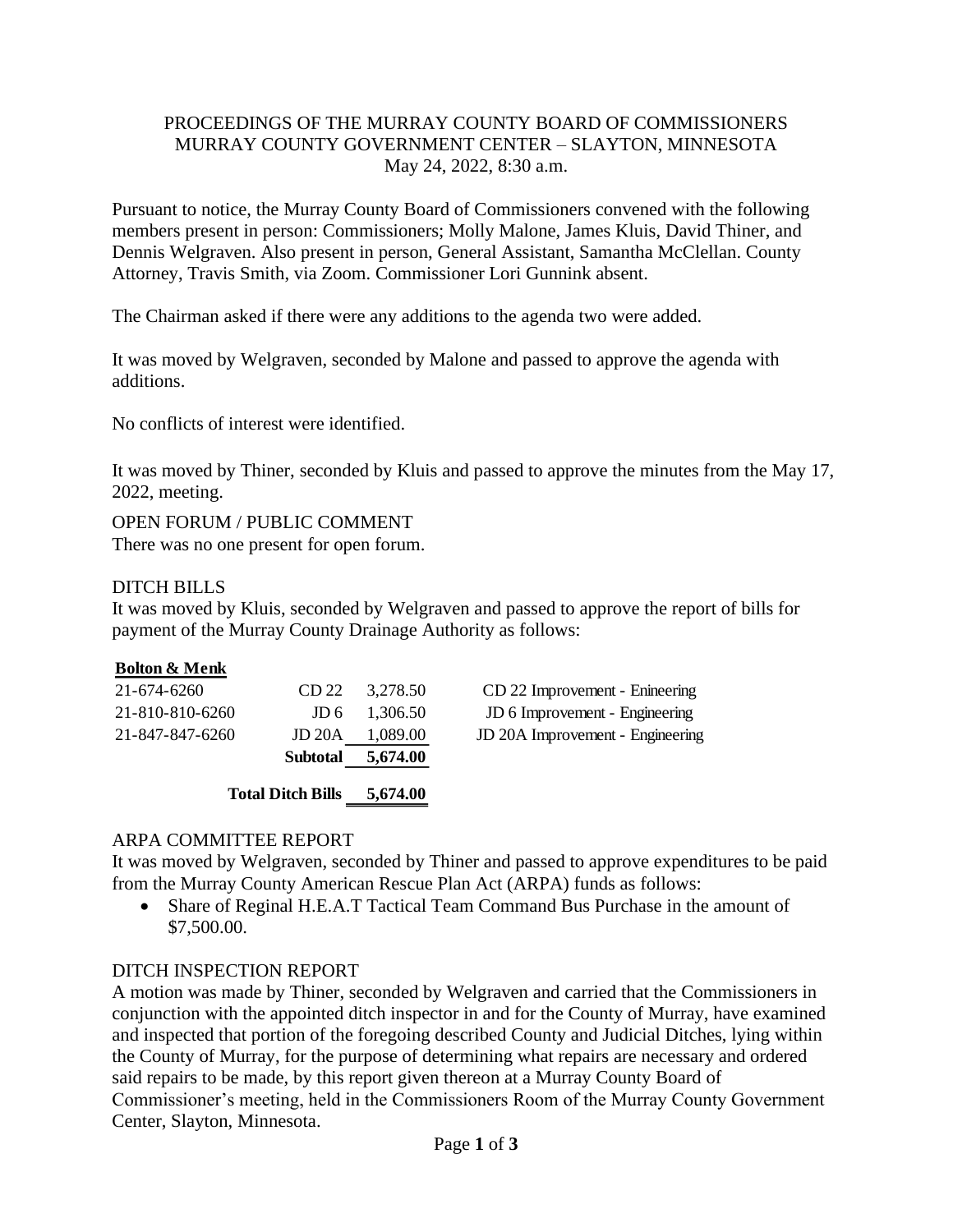• Petition 2022-008 (CD 42, Des Moines River Twp. Sec. 33, District 1–Malone)

# COUNTY DITCH 87

Landowner Robert Mathiowetz was present to discuss County Ditch 87, Lake Sara Township, Section 36. Mr. Mathiowetz came before the board in December to express concerns regarding where the tile runs on property he recently purchased. He is here today to ask for options as to what can be done to resolve the issue. The board informed Mathiowetz, per Attorney John Kolb, the County is not responsible for moving the tile into the easement. If the landowner would like to move the tile at their expense that is an option that can be explored.

# ADVOCATE, CONNECT, EDUCATE (ACE) ANNUAL UPDATE

Michelle Baumhoefner, Executive Director, and Joyce Wiekeraard, Murray County Program Manager, were present to give the A.C.E of SW Minnesota Report. 325 volunteers donated 28,779 hours of service at 58 locations.

# PLUM CREEK LIBRARY SYSTEMS DIRECTOR

Elizabeth Hoffmann, Plum Creek Library Systems Director gave an annual update on the Plum Creek Library System. Topics she covered included Digital Resources, Interlibrary Loan & Delivery, Advocacy & Training, Technical Support, Integrated Library Catalog, and Programming.

# FOOD SHELF ELECTRICAL OUTLET

It was moved by Thiner, seconded by Welgraven and passed to approve moving forward with the installation of an outlet on the East wall of the Murray County Food Shelf for refrigeration.

# LIME LAKE DAM GRANT

It was moved by Malone, seconded by Thiner and passed to approve the general terms and conditions of the Conservation Partners Legacy Grant Contract for the Lime Lake outlet Modifications project, pending attorney approval, and authorizing the Board-chair to sign the document.

# HOSPICE OF MURRAY COUNTY

It was moved by Kluis, seconded by Malone and passed to approve the use of the County Fairgrounds on Saturday, July 16, 2022, for the Hospice of Murray County to hold a car show and burger feed contingent on proper licensing and insurance.

# WETLAND RESTORATIONS AT GREAT OASIS WMA IN LOWVILLE TOWNSHIP

Bill Schuna, Minnesota Department of Natural Resources was present to discuss the Ducks Unlimited project Great Oasis WMA, S10 T107N R42W Murray County. This was informational only; no board action was needed.

# STORM DAMAGE ASSESSMENTS

Commissioner Welgraven offered the following resolution and moved for its adoption:

# RESOLUTION 2022-05-27-01 RESOLUTION DECLARING A STATE OF EMERGENCY